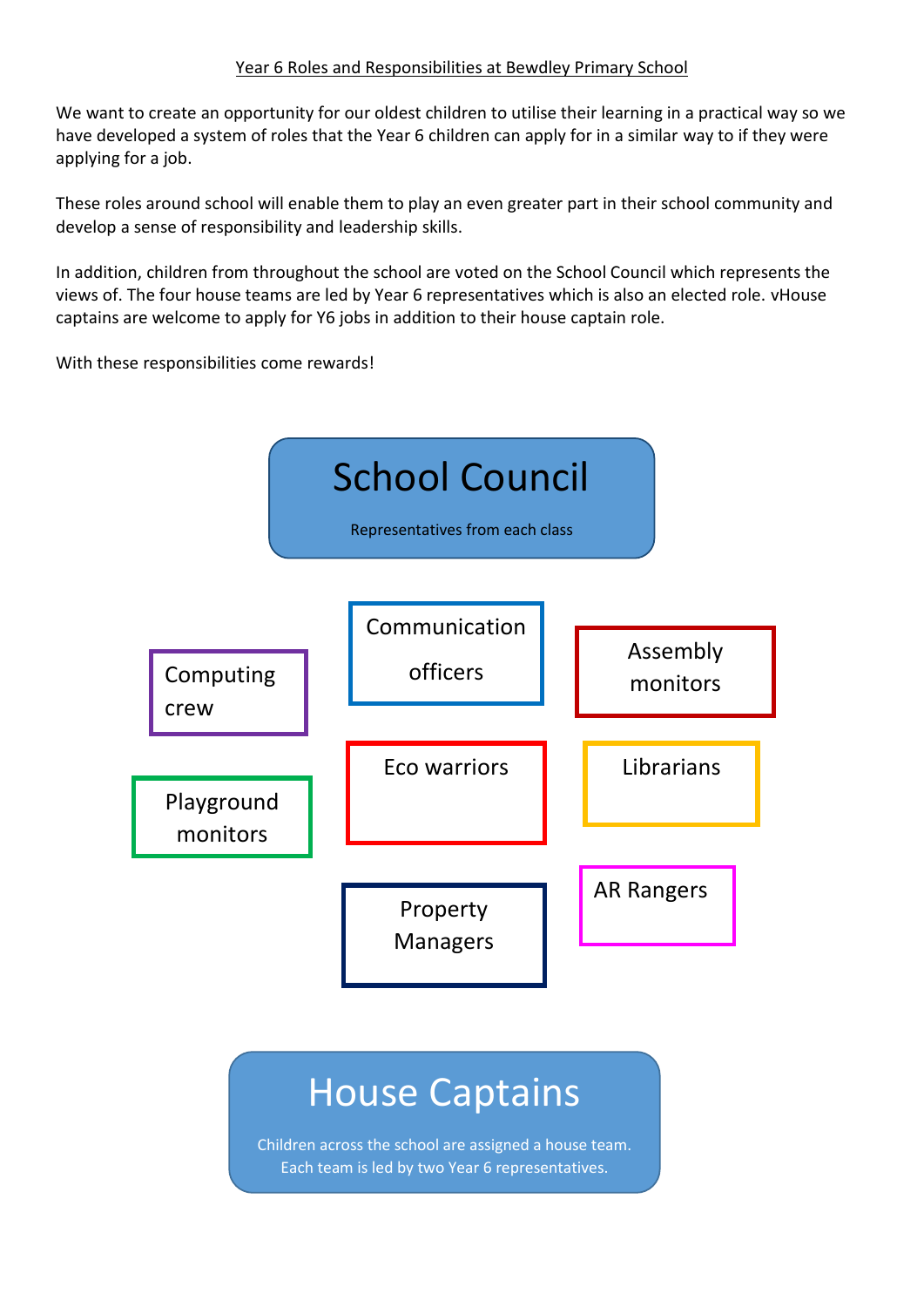| <b>Computing Crew</b>  |                                                                                                                                                                                                                                                                                                                                          |
|------------------------|------------------------------------------------------------------------------------------------------------------------------------------------------------------------------------------------------------------------------------------------------------------------------------------------------------------------------------------|
| Job description        | The computing crew are responsible for ensuring the new ipads and laptops are<br>looked after and stored correctly. They will also have the opportunity to try out<br>new APPS and websites that we are considering using in school. The role of<br>computing crew members may also include demonstrating how APPS and<br>programs work. |
| <b>Skills Required</b> | Organised<br>Reliable<br>Responsible<br>Observant                                                                                                                                                                                                                                                                                        |
| <b>Staff</b>           | Mr Pritchard                                                                                                                                                                                                                                                                                                                             |

| <b>Communication officers</b> |                                                                                                                                                                                                                                                                                                   |
|-------------------------------|---------------------------------------------------------------------------------------------------------------------------------------------------------------------------------------------------------------------------------------------------------------------------------------------------|
| Job description               | Communication is an important part of school life. This role will include delivering<br>newsletters to classes on Fridays and collecting letters from around the school<br>each morning. BPS has a website and there will be a role for you in helping to<br>keep this as up to date as possible. |
| <b>Skills Required</b>        | Organised<br>Reliable<br>Communication with office staff<br>Working as a team<br>Responsible                                                                                                                                                                                                      |
| Staff                         | Mrs Court and Miss Bradley                                                                                                                                                                                                                                                                        |

| <b>Assembly monitors</b> |                                                                                                                                                                                                                                                 |
|--------------------------|-------------------------------------------------------------------------------------------------------------------------------------------------------------------------------------------------------------------------------------------------|
| Job description          | Assembly monitors have the responsibility for setting up the hall ready and<br>ensuring the smooth running of the assembly. This will include putting out the<br>benches and chairs as well as setting up the computer, large screen and music. |
| <b>Skills Required</b>   | Time management<br>Working in a team<br>Communication with staff as to the requirements<br>Ability to open files on the computer.<br>Responsible                                                                                                |
| Staff                    | Mrs Woakes / Y6 teachers                                                                                                                                                                                                                        |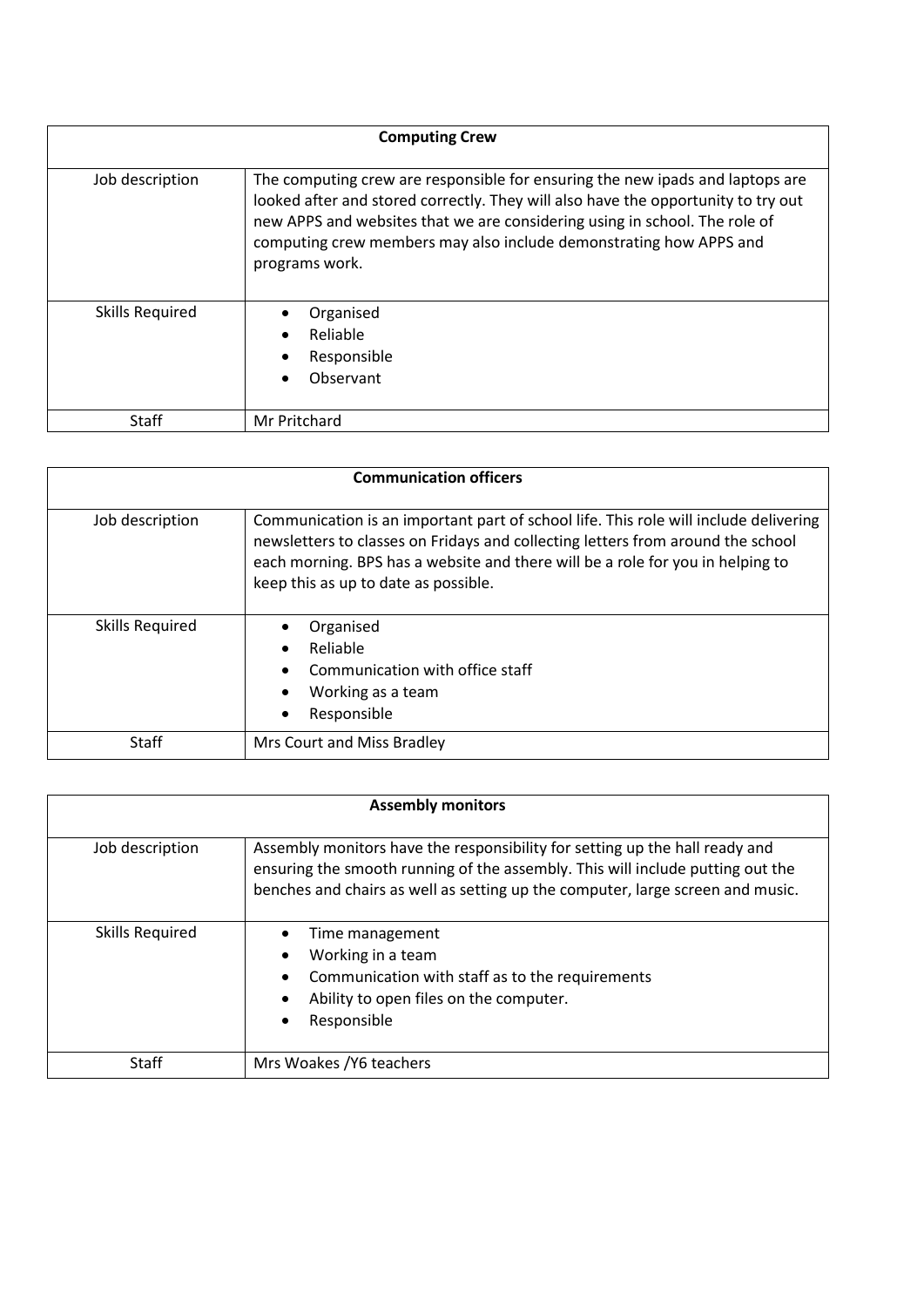| <b>P.E. Monitors</b> |                                                                                                                                                                                                                                                                                                                                                                                                                                                |
|----------------------|------------------------------------------------------------------------------------------------------------------------------------------------------------------------------------------------------------------------------------------------------------------------------------------------------------------------------------------------------------------------------------------------------------------------------------------------|
| Job description      | The main role of the P.E. monitor is to ensure the equipment is ready to be used<br>in lessons and at playtimes. This will include ensuring P.E. equipment has been<br>put away correctly in the PE cupboard, pumping up any balls that have deflated<br>and reporting any broken equipment to the PE coordinator. It would also be<br>fantastic if the P.E. monitors could organise a new playground game each week<br>with younger children. |
| Skills Required      | Observant<br>Assertive<br>Responsible<br>Communication with staff and children<br>Support younger children<br>Caring                                                                                                                                                                                                                                                                                                                           |
| Staff                | Mrs Trow                                                                                                                                                                                                                                                                                                                                                                                                                                       |

| <b>Eco Warriors</b>    |                                                                                                                                                                                                                                                                                                                                                                                                                                                                                                                                                                                                      |
|------------------------|------------------------------------------------------------------------------------------------------------------------------------------------------------------------------------------------------------------------------------------------------------------------------------------------------------------------------------------------------------------------------------------------------------------------------------------------------------------------------------------------------------------------------------------------------------------------------------------------------|
| Job description        | Eco warriors need to always be ready to spot opportunities to save energy and<br>water and protect the outdoor environment. You need to be able to work<br>with staff and students from across the school and present ideas and findings<br>in assemblies.<br>We would like you to investigate ways you could reduce the school's energy<br>bills e.g. encouraging taps and lights to be turned off when not in use as well<br>as recycle, where possible. Can you encourage more children to walk or cycle<br>to school? Could you recycle and reuse materials that we currently do not<br>recycle? |
| <b>Skills Required</b> | Communication with staff and pupils<br>Responsible<br>Observant<br>Caring<br>Organised<br>Assertive                                                                                                                                                                                                                                                                                                                                                                                                                                                                                                  |
| <b>Staff</b>           | Mrs Woodward                                                                                                                                                                                                                                                                                                                                                                                                                                                                                                                                                                                         |